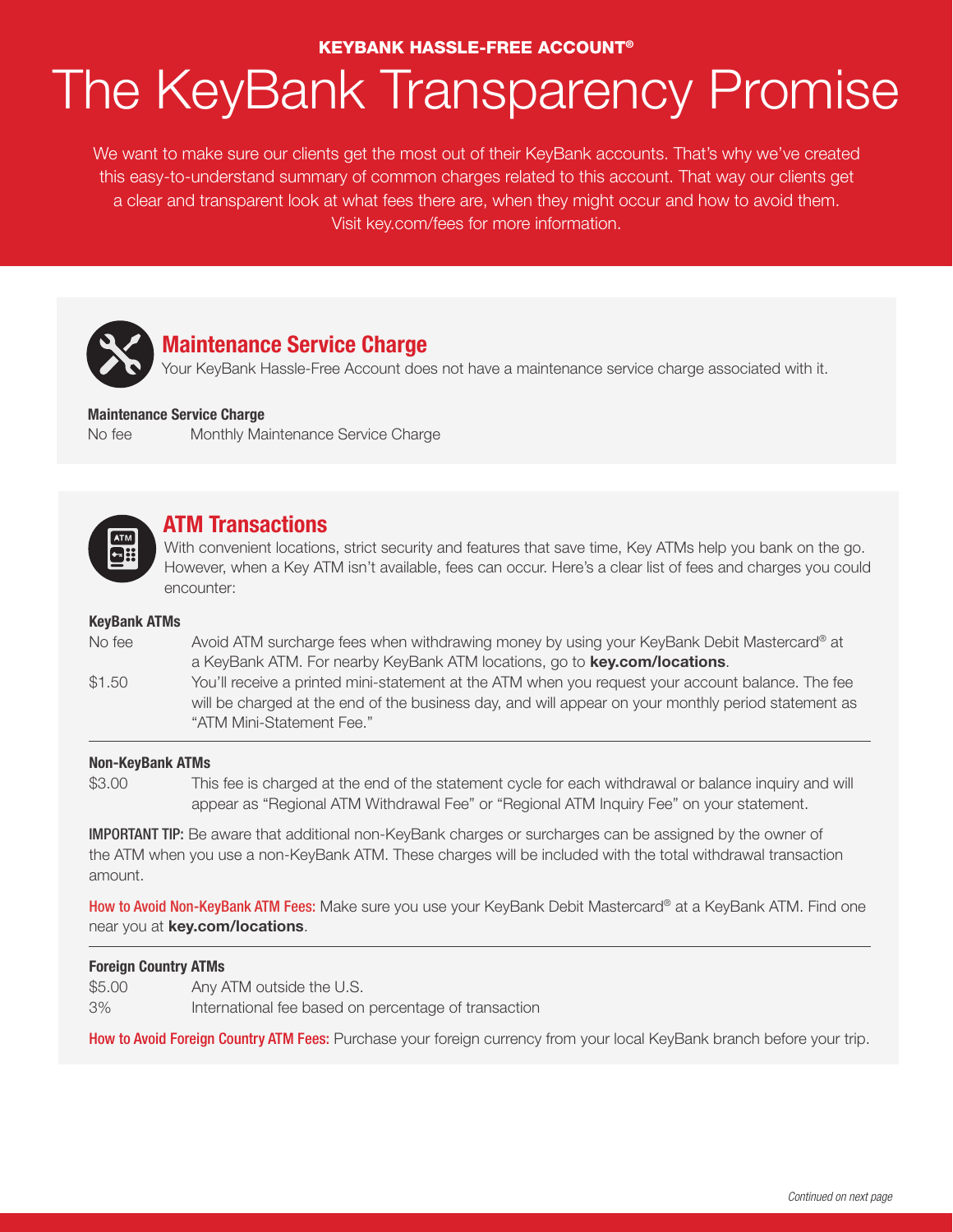

# **Overdrafts and Non-Sufficient Funds**

KeyBank does not charge overdraft or non-sufficient funds fees on the Hassle-Free Account. Since the KeyBank Hassle-Free Account is checkless, overdraft and non-sufficient fund situations rarely occur. There are, however, a small number of instances in which a debit card transaction can result in an overdraft. If you have sufficient funds in your account when you initiate a debit card payment but don't have sufficient funds to cover the charge when it is presented to Key for payment, an overdraft will appear on your account; however, KeyBank will not charge an overdraft or non-sufficient fund fee when this occurs.



*Different types of deposits (cash, direct deposit, checks) become available at different times:*

*Same Business Day –* Direct deposits of electronic payments such as Social Security benefits and payroll. Cash deposits made at a KeyBank ATM. Check deposits made at a KeyBank ATM (\$100.00 will be available immediately, with the rest posting the following day).

**Next Business Day –** Checks drawn on KeyBank (in some instances funds may be available on the same business day of deposit). Check deposits made through the KeyBank mobile app. Remaining balances from checks deposited the prior day.

*A business day is Monday - Friday, not including holidays. Exceptions may apply.* 



#### **Statement Charges**

\$6.00 For each additional statement copy you request

How to Avoid Statement Charges: Instead of receiving a paper statement every month, you can enroll to receive electronic statements. You'll receive an email every month letting you know your statement has been posted and is ready for review in Online Banking. Visit key.com/onlinebanking to enroll.

#### **Wire Transfers**

| \$20.00 | Incoming domestic and international |
|---------|-------------------------------------|
| \$25.00 | Domestic outgoing                   |
| \$45.00 | International outgoing              |

#### **Debit Card Fees**

| No fee  | Receive replacement card within approximately 3-5 business days with Standard Processing |
|---------|------------------------------------------------------------------------------------------|
| \$25.00 | Receive replacement card within approximately 2-3 business days with Express Processing  |
| 3%      | Transaction fee on international purchases                                               |